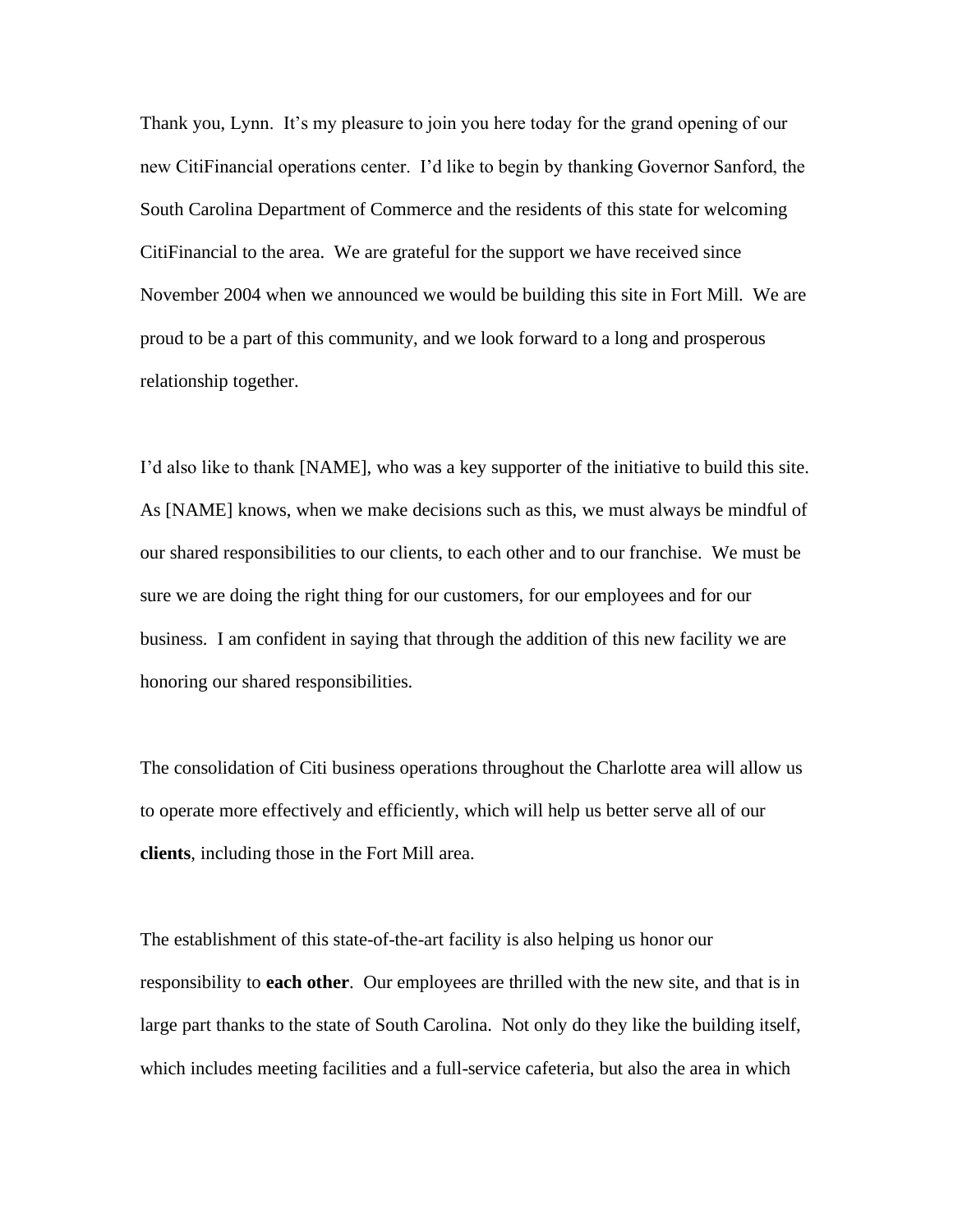it's located. We have received a lot of positive feedback from our employees who say they like working here because they have an easy commute to and from work. They also love the area because it is safe and clean, with great restaurants and shops nearby.

In addition, we are honoring our commitment to our **franchise**, which includes taking an active role in the communities where we live and work. Since the Fort Mill site opened, we've added 255 new employees, and we plan to add 400 more by the end of this year for a total of 1200 employees. We are actively recruiting individuals to fill these positions, so you may see our HR representatives at job fairs on your local college campuses, or you might notice one of our jobs posted at online recruitment sites.

Through our support of charitable organizations such as Habitat for Humanity, the Boys & Girls Club, the March of Dimes, the United Way, and many others, we strive to help people during times of need, while strengthening the local community. Furthermore, two years ago, Citigroup and the Citigroup Foundation made a 10-year, \$200 million dollar commitment to support and promote financial education programs around the world. Earlier this year, CitiFinancial and the Citigroup Office of Financial Education awarded \$50,000 to the South Carolina Department of Education.

Over the years, we have seen the good that comes from the responsible use of financial resources. We support financial education because it helps people understand how to use those resources and raise the quality of their lives. Financial education is a natural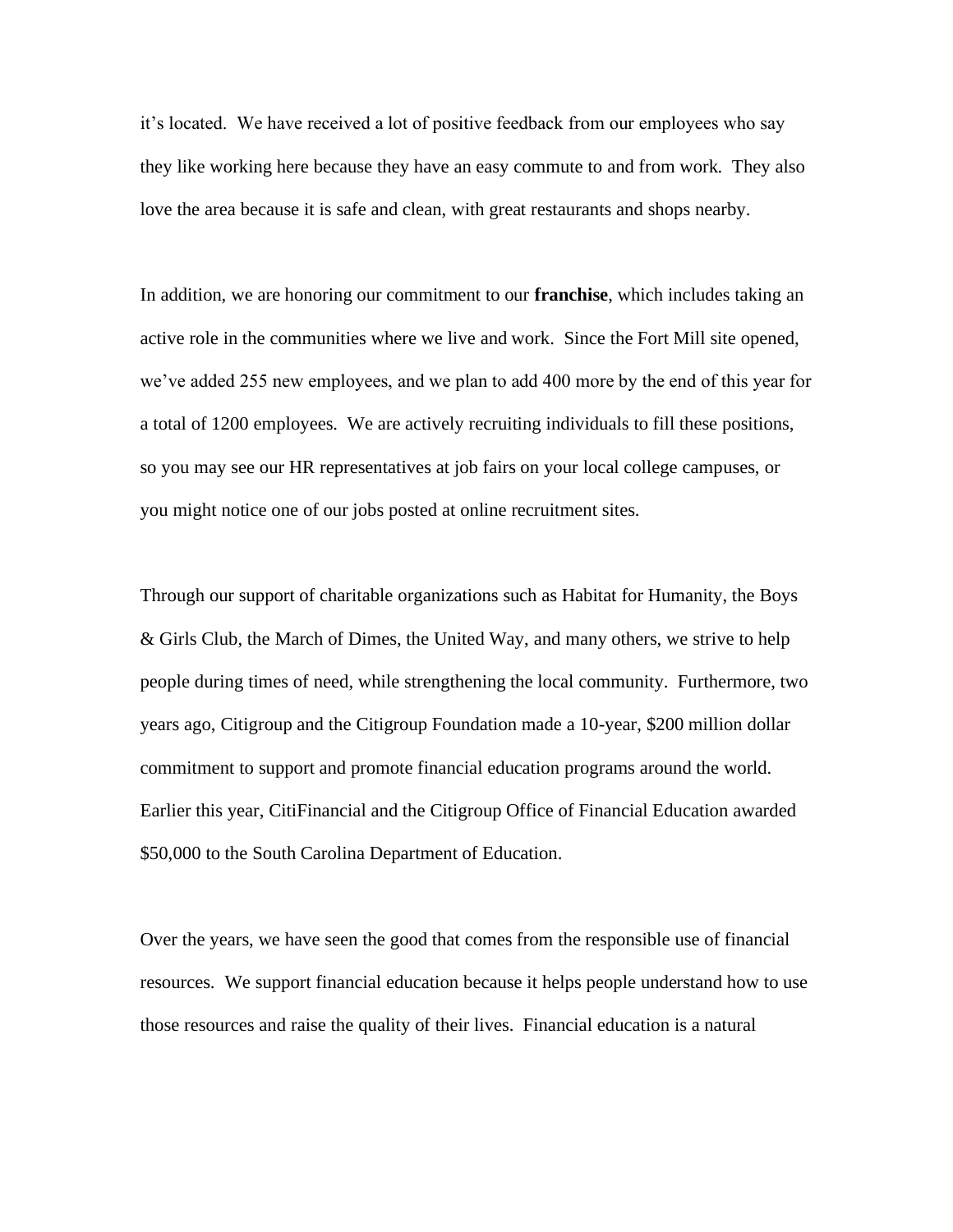extension of the work we do and is one of the ways we can make a difference in the communities where we live and work.

To that end, many of our CitiFinancial employees are qualified financial education instructors, who routinely go out into the community and work with both children and adults, teaching them basic money management skills such as balancing a checkbook, managing credit cards, planning for retirement and overall saving practices. At CitiFinancial, we believe when it comes to money, knowledge is your greatest asset. By arming people of all ages with a basic level of financial knowledge, we are giving them the tools they need to make sound financial choices throughout their lives. And, it's never too early to learn. In fact, many of our most enthusiastic students are also our youngest.

Another way we get involved in our communities is through the sponsorship of NASCAR and the #90 CitiFinancial Busch Series car in collaboration with Robert Yates Racing. In addition, we are an associate sponsor of Elliott Sadler's #38 M&M's Ford in the 2006 NEXTEL Cup events. We hope to see all of you cheering us on at the Darlington Raceway on May 12 & 13.

And a couple of weeks after that, you can see us at the 600 Festival in my hometown of Charlotte, just minutes from Fort Mill. This festival is a 25-year tradition with that commemorates the May races at Lowe's Motor Speedway. This year, CitiFinancial will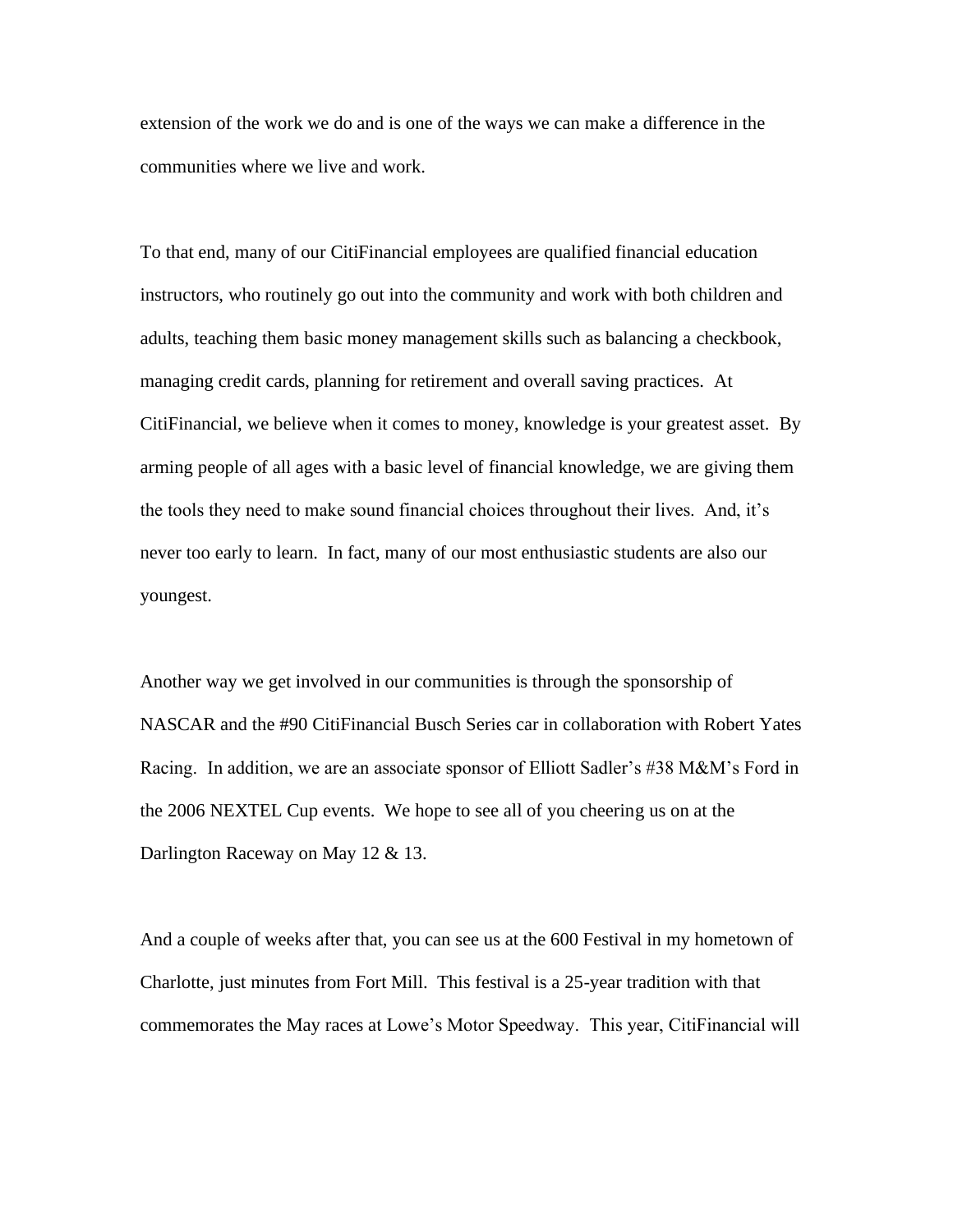be a part of that celebration. We will be setting up a booth and displaying our Show car for everyone to see on Thursday, May 25 and Friday, May 26.

The initiatives I have mentioned comprise just a brief snapshot of all the ways CitiFinancial gets involved. I want to assure you that we will continue to look for new ways to become active participants and make a difference in your community.

Finally, I'd like to share with you a story—a story about one of our personal loan customers who has been with us since 2001. This particular customer would always come into the branch to make his payments, and he would always make them on time. However, within the last year he became late with his payments. At CitiFinancial, we make it a point to get to know our customers, and this customer was no exception. So, one day when he came into the branch, one of our employees asked if there was anything we could do to help.

During the course of the customer's visit, he told our employee he had gotten married early in the fall and by November his new wife had undergone numerous surgeries, which had been unsuccessful. Both he and his wife were homeowners and as time went by, the bills started to pile up, so, they decided to put her home up for sale, but his house had significant equity, so they kept it. Our employee reviewed the couple's finances and was able to consolidate their debt, saving them more than \$600 a month. Now, with the exception of a car payment, they have no other debts to worry about during what we hope